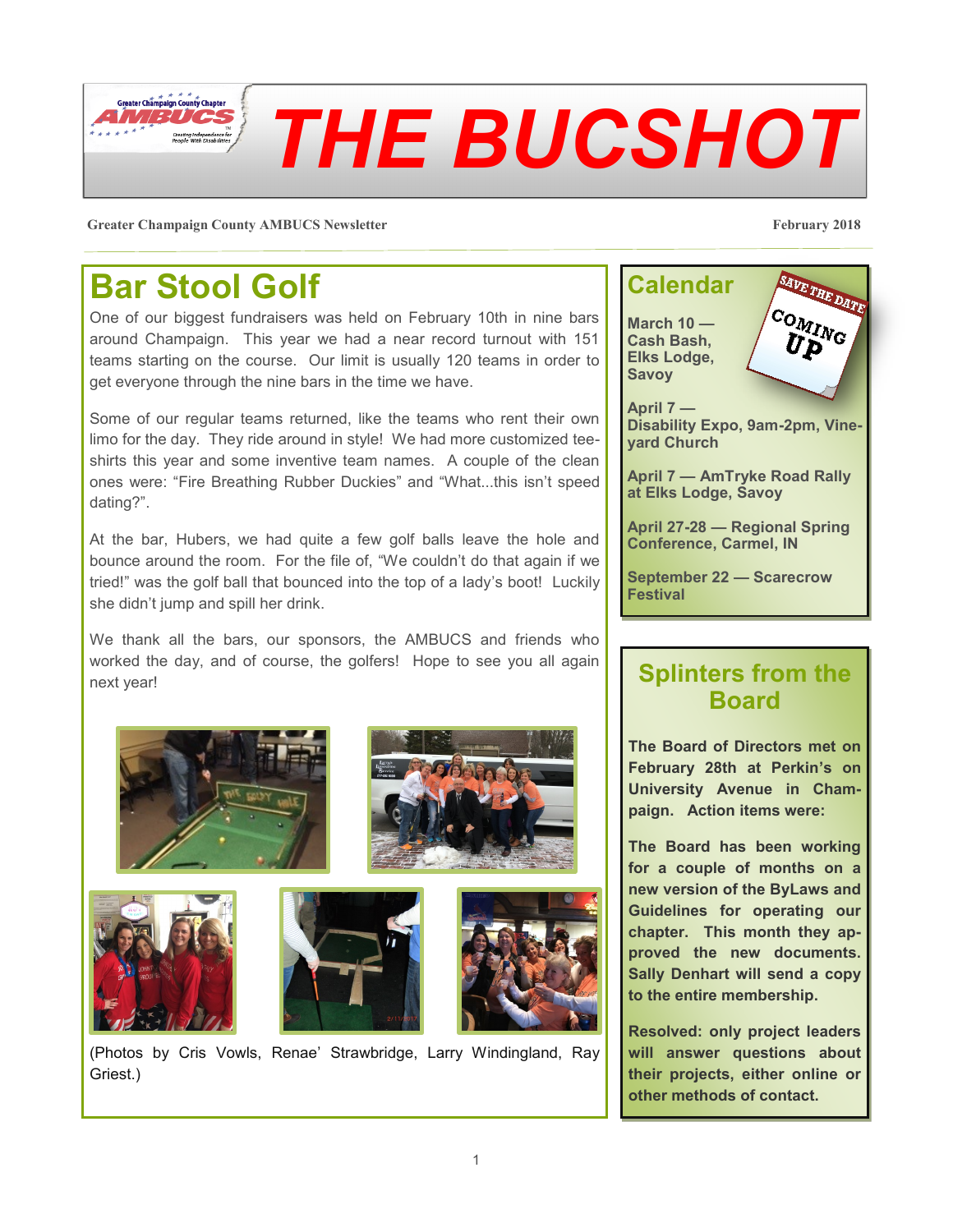## **District 4A Meeting**

Our District 4A meeting was held on February 6th at the El Toro in St. Joseph. There were eight members in attendance from the Danville and Greater Champaign County chapters. District Governor, Jenna Wirth, reminded everyone of the Regional conference coming up April 27-28 in Carmel, IN. Hotel reservations are open and are \$119 per night. Conference registration will be open soon.

We had planned on discussing more about the AmTryke trailer becoming part of National but there was no

news on this item. We discussed more about dissolving the District and Jenna made a pros/cons list. The issues on the con side were what happens to the trailer and to the dollars in the District account. The pros of dissolving the District were that we would have less bureaucracy and member dues would be slightly less per year.

We will continue to discuss these issues at the next meeting.

We ended the night by celebrating GCC member, Ray Griest's birthday since it was that day.

## **2018-2019 Slate of Officers**

The nominating committee, chaired by President Roger Adams, and consisting of at least five past presidents, came up with a first draft of a slate of officers for next year. The original list has changed a little and can change again up until the week before the election on March 27th. The secretary will print the ballots that week but will leave room for write-ins during the voting. Anyone who would like to hold any office can talk with Roger or Sally and get their names added. Please try to attend the meeting on March 27th so you can vote!

The slate as of this writing is:

President: Ray Griest (currently President-Elect) Chairperson of the Board: Roger Adams (chapter President becomes Chairperson of the Board) President-Elect: Renae' Strawbridge or Scott Price Sargent at Arms: Jeannie Gothard or Andy VanEngelenburg Treasurer: Elaine Windingland Secretary/BucShot Editor: Sally Denhart Big Hat President: Deb Griest Board Positions: Larry Windingland and Keith Jamieson (select two) (Bob Lacey and Kyle Moe will continue with their second year of service)

## **Potbelly Sandwich Shop Fundraiser**

There was a good turnout for the Potbelly Sandwich Shop fundraiser on February 8. The nominating committee held it's meeting there and about 12 members came by either for the meeting or just to eat. Thanks to Bob and Pat Lacey for manning the display and talking with the customers!